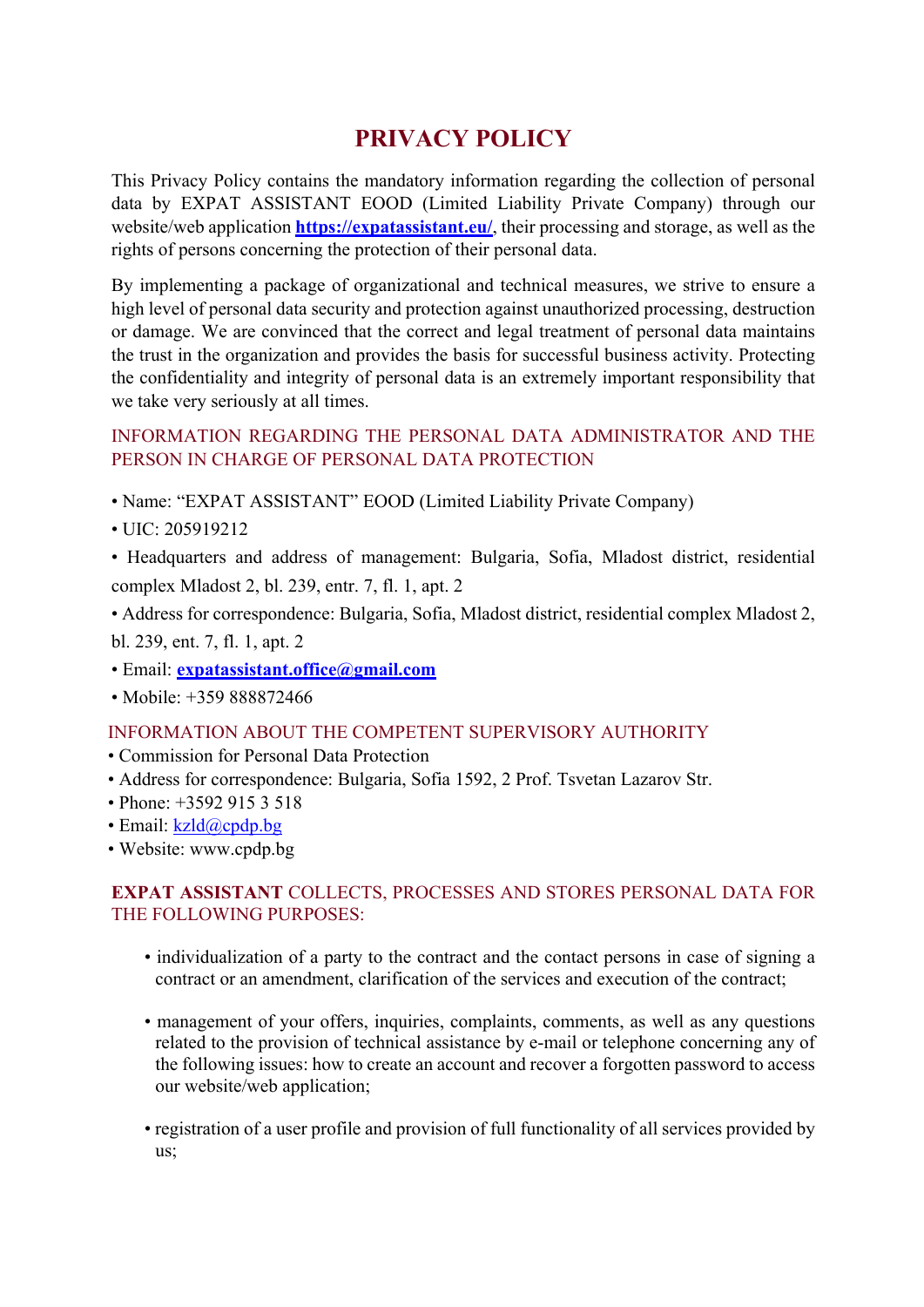- accounting purposes processing of received payments for the services offered by us, issuing invoices, performing tax and social security control by the relevant competent authorities and other obligations provided for in the Accounting Act, the Tax and Social Security Procedure Code and other regulations concerning keeping proper and lawful accounting;
- providing information to the Commission for Personal Data Protection concerning obligations provided for in the Personal Data Protection Act, Regulation (EU) 2016/679, dated 27<sup>th</sup> April 2016, and other normative acts;
- statistical purposes.

Upon receipt of your inquiry through one of our contact forms, we will use the contact details provided to us to contact you and provide the information or assistance you need.

#### **TERMS OF PERSONAL DATA STORAGE**

EXPAT ASSISTANT EOOD will not store your personal data for a period longer than necessary to achieve the purposes for processing it. Determining the appropriate retention period we take into account the amount and type of personal data, the purposes for processing it, and the possibility for achieving it by other means. We also comply with the relevant legal requirements for the storage of certain categories of data in order to fulfill our obligations arising from a regulatory act or a contract, as well as to protect our legal rights in the event of a claim. We may store some of your personal data for a longer period until the expiration of the relevant statute of limitations in order to protect against any claims regarding the implementation/termination of contracts with us, as well as for a longer period in case of legal dispute until its final resolution by an effective court decision.

#### **PERSONAL DATA OF CUSTOMERS**

*Purpose*: To be correctly identified and to fulfill the contract for service provision.

*Grounds for processing:* Fulfillment of a contractual obligation – signed contract for our services provision. Fulfillment of a legal obligation - Accounting Act, Value Added Tax Act, Corporate Income Tax Act.

*Term of service* - 6 years, as of January 1<sup>st</sup> of the year following the year of termination or fulfillmen of the contract in accordance with Art. 110 of the Law on Obligations and Contracts regarding the protection of the rights and interests of the company in case of disputes, and for documents for tax control, audit and subsequent financial inspections - 10 years, as of January 1<sup>st</sup> of the reporting period following the reporting period, to which they refer according to art. 171 of the Tax-Insurance Procedure Code.

#### **PERSONAL DATA OF CONTRACTORS / SERVICE PROVIDERS**

*Purpose*: To be correctly identified and to fulfill the contract for service provision.

*Grounds for processing:* Fulfillment of a contractual obligation – signed contract for our services provision. Fulfillment of a legal obligation - Accounting Act, Value Added Tax Act, Corporate Income Tax Act.

*Term of service* - 6 years, as of January 1<sup>st</sup> of the year following the year of termination or fulfillmen of the contract in accordance with Art. 110 of the Law on Obligations and Contracts regarding the protection of the rights and interests of the company in case of disputes, and for documents for tax control, audit and subsequent financial inspections - 10 years, as of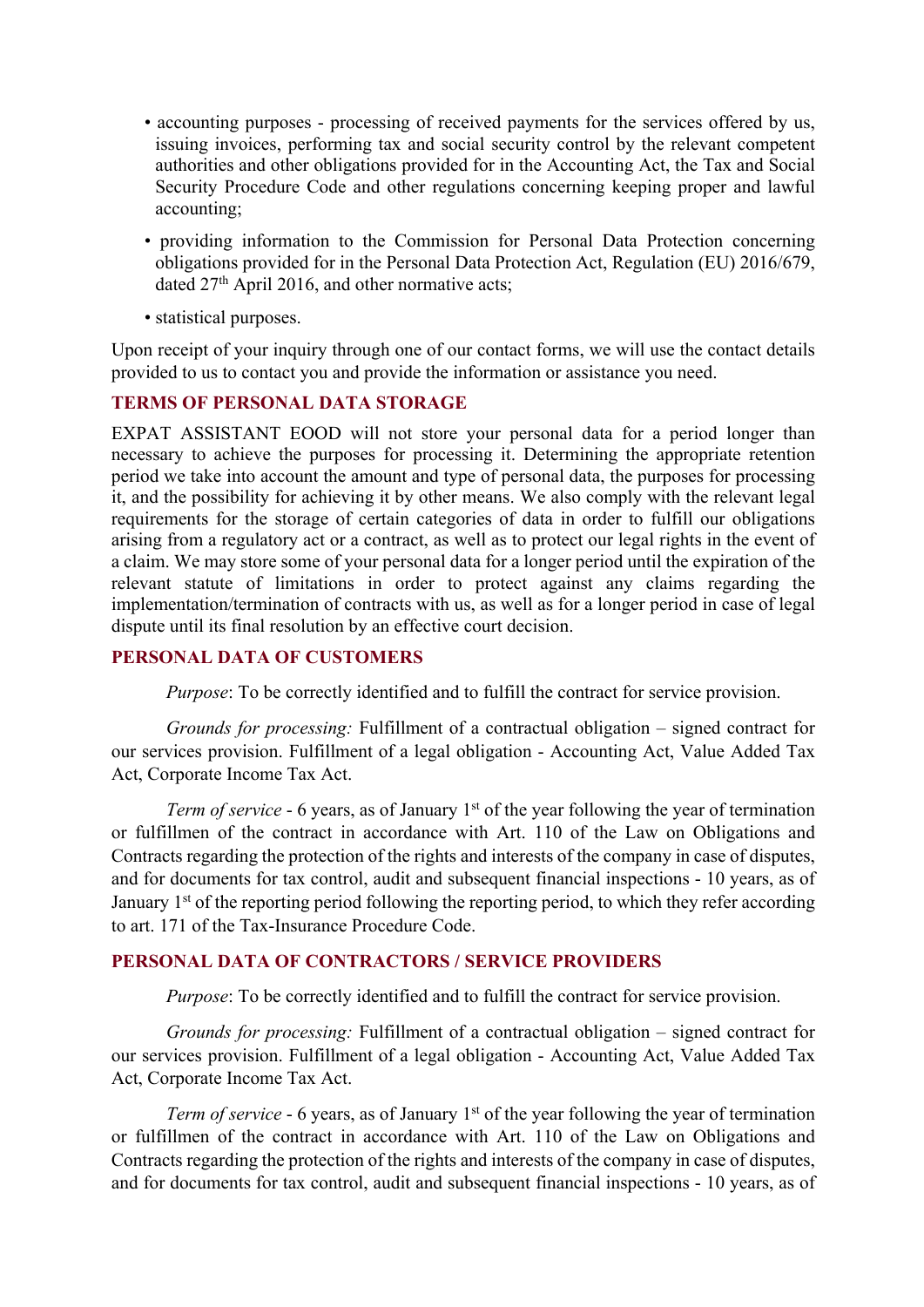January  $1<sup>st</sup>$  of the reporting period following the reporting period, to which they refer according to art. 171 of the Tax-Insurance Procedure Code.

# PERSONAL DATA OF PERSONS REGISTERING USER/CUSTOMER PROFILE AT **https://expatassistant.eu/**

*Purpose*: To be correctly identified and to fulfill the contract for service provision.

*Grounds for processing:* Fulfillment of a contractual obligation – signed contract for our services provision. Fulfillment of a legal obligation - Accounting Act, Value Added Tax Act, Corporate Income Tax Act.

*Term of service* - 6 years, as of January 1<sup>st</sup> of the year following the year of termination or fulfillmen of the contract in accordance with Art. 110 of the Law on Obligations and Contracts regarding the protection of the rights and interests of the company in case of disputes, and for documents for tax control, audit and subsequent financial inspections - 10 years, as of January 1<sup>st</sup> of the reporting period following the reporting period, to which they refer according to art. 171 of the Tax-Insurance Procedure Code.

# PERSONAL DATA OF PERSONS WHO PROVIDED IT AS TO PUBLISH COMMENTS, ANNOUNCEMENTS, ETC. AT **https://expatassistant.eu/**

*Purpose*: To be correctly identified.

*Grounds for processing*: Consent of the person.

*Term of service*: until the withdrawal of the given consent.

#### COLLECTING PERSONAL DATA THROUGH **https://expatassistant.eu/**

You can browse the public part of the of our website/web application content without entering any personal data.

You might be asked to provide data on some website/web application pages in order for us to provide the requested information or service, to register a user profile, as well as in cases when you are willing to contact us. In case of willingness to sign a contract with our company and pay the price for our services through the website/web application, you will also be asked you to provide financial information, including credit and/or debit card number. Our website/web application uses the Stripe Checkout secure online payment service provided by Stripe Payments Europe, Limited, Ireland. The financial information you provide is collected, processed and stored directly by Stripe Payments Europe, Limited, Ireland.

EXPAT ASSISTANT EOOD does not have any access to your financial information. You are not obliged to provide the requested personal information, but if you do not do so, EXPAT ASSISTANT EOOD may not be able to provide you with the requested service or information.

In case you provide your personal data to EXPAT ASSISTANT EOOD via Viber, Skype, WhatsApp, Facebook or other platform/social network, we dully inform you that these platforms/websites/social networks have their own privacy policies and we do not take any responsibility or liability for these rules, insofar as the processing by them cannot be controlled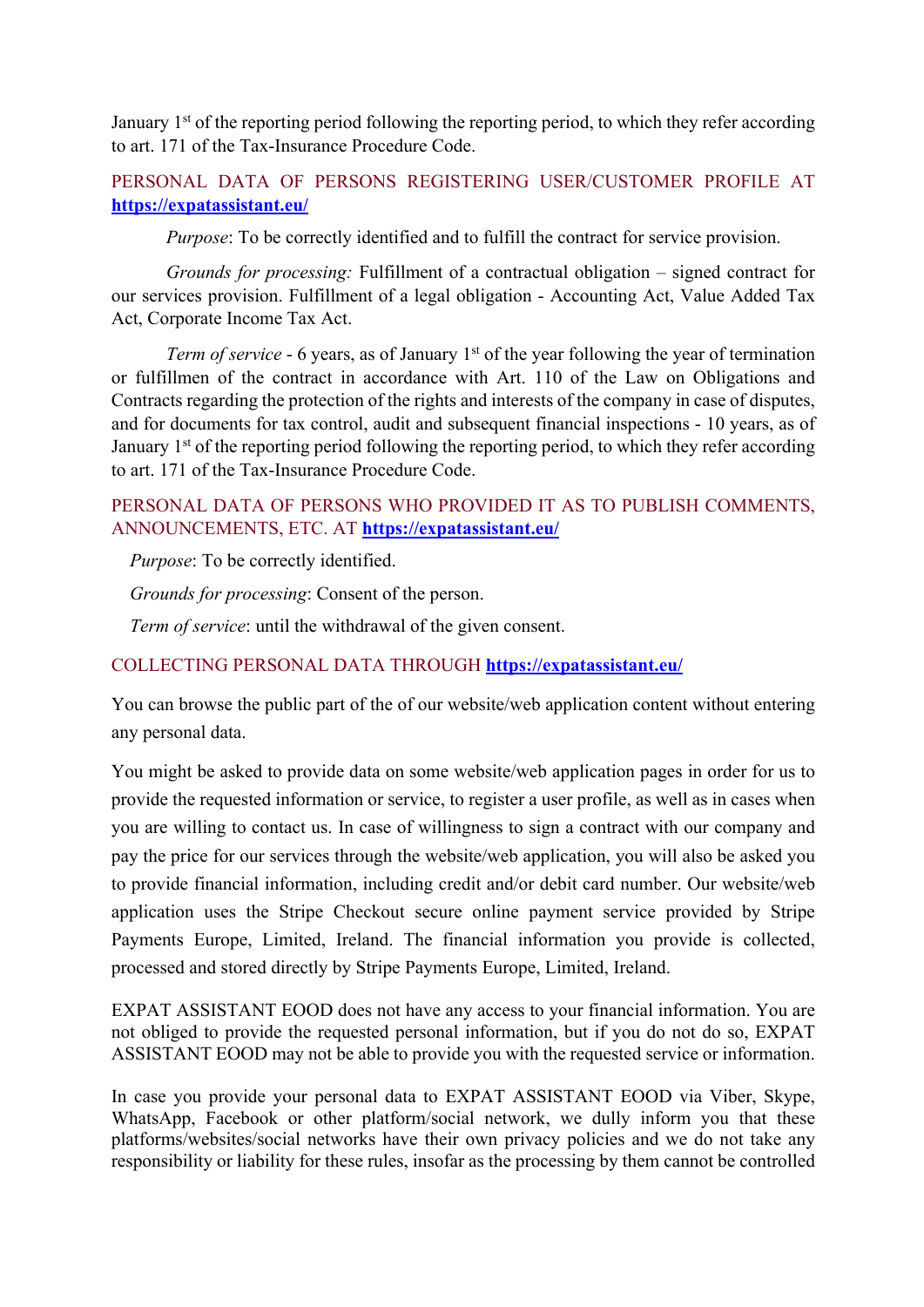by EXPAT ASSISTANT EOOD. In this regard, we recommend that you check these policies before sharing with us personal data through these websites/applications/platforms.

# EXPAT ASSISTANT EOOD COLLECTS, PROCESSES AND STORES THE FOLLOWING TYPES OF PERSONAL DATA THROUGH THE INTERNET SITE/WEB APPLICATION **https://expatassistant.eu/**:

- name and surname, address, telephone, e-mail and website this data is necessary to register client's profile and be provided with the information or service requested, as well as to exercise your legal rights;
- bank account number, credit and/or debit card number, CVC code and card validity date - this data is necessary to sign and execute the contracts for the services you requested. No financial information is collected for bank cards in case the customer uses the online secure payment platform Stripe Checkout, built into our website/web application. The Stripe Checkout secure online payment service is provided by Stripe Payments Europe, Limited, Ireland. The financial information you provide is collected, processed and stored directly by Stripe Payments Europe, Limited, Ireland. EXPAT ASSISTANT EOOD does not have access to your financial information. You can get more information about the collection, processing and storage of your financial information at https://stripe.com/enbg/privacy. If you have requested to pay for the ordered service by bank transfer ordering direct payment through your bank account, we will receive information about its number;
- names and e-mail this data is needed to register a user profile and to be able to comment and rate the published content;
- names, address, Personal Identification Number, date of birth, social security number, tax number or other unique identifier - we collect this data when you have explicitly stated that you wish to be issued a tax invoice for the services ordered as an individual or you are made a request regarding the exercise of your rights;
- telephone and/or e-mail we collect this data when you have contacted us by e-mail or telephone;
- **information about your use of our website/web application** IP address, operating system, browser, search queries, content viewed, location, acceptance of the privacy policy, cookie policy and general terms of use of our services.

No special categories of personal data (sensitive data) are collected through our website/web application **https://expatassistant.eu/.**

Personal data is stored until the withdrawal of owner's consent, unless there is another reason on which we are obliged or can continue to process it.

EXPAT ASSISTANT EOOD does not perform automated decision making with data.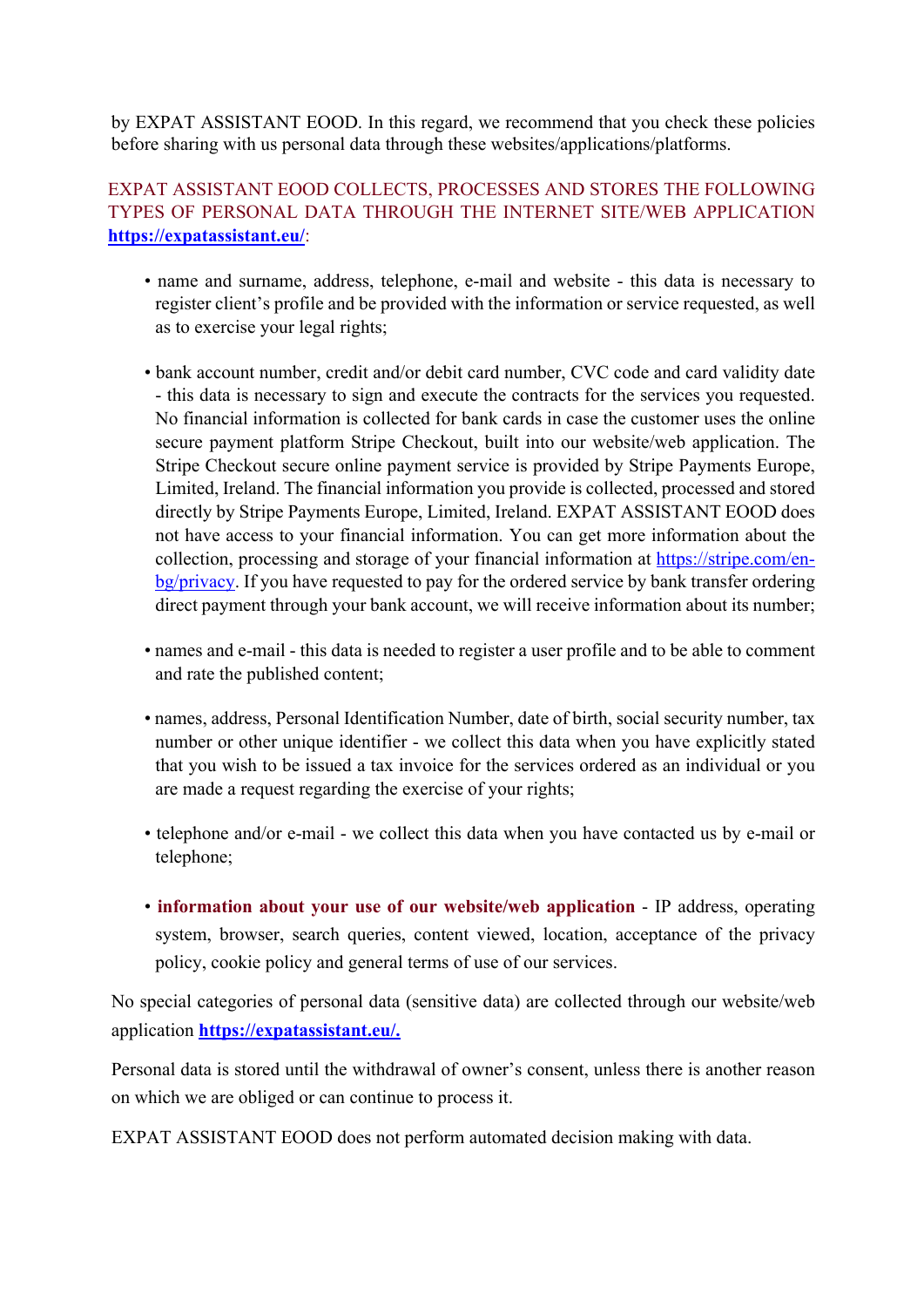If you provide third party's personal information, you must do so only after person's informed consent of how we collect, use, disclose and store personal information in accordance with the present Privacy Policy.

EXPAT ASSISTANT EOOD does not process personal data for marketing purposes.

# **USE OF COOKIES**

In order to provide personalized and adequate services through our website/web application, EXPAT ASSISTANT EOOD needs technology to keep and store information about the the way they are used by you. This is done with the help of the so-called Cookies. A cookie is a small amount of data that a website/web application stores on a visitor's computer, mobile or other device. They help our website/web application to recognize and store information about your user preferences (visits, clicks, activity history - information about the content you have viewed and/or the searches you have made). The use of the collected cookies is very limited and is related to technical purposes - improving and personalizing the functionality of our website and our services. The information collected through the use of cookies cannot be linked to a specific person.

To learn more, please see our Cookie Policy.

# **TRANSMISSION OF PERSONAL DATA FOR THE PROCESSING OF THIRD PARTIES**

EXPAT ASSISTANT EOOD does not share, sell, provide or otherwise distribute your personal data to third parties and will not do so in the future, unless required by law or required for the purposes of the contract signed between you and EXPAT ASSISTANT EOOD, or if you have not given your explicit consent.

In certain cases, we will need to provide personal data to state regulatory authorities in our due fulfillment of our legal obligations.

In other cases, personal data may also be provided to our trusted service providers concerning the accounting of our activities, the audit of our financial statements, our obligations to national regulators, our legal services and exercising our legal rights regarding our contract with you banks, accountants, auditors and legal advisers. All service providers are carefully selected according to their capacity to protect and process personal data. They process your personal data only on the basis of our explicit instructions with due care and confidentiality, in strict compliance with the privacy policy adopted by EXPAT ASSISTANT EOOD.

EXPAT ASSISTANT EOOD does not transfer your personal data to third countries.

Your personal data is not stored outside the EU and the European Economic Area.

Our website/web application may also contain links to and from third party websites. If you follow a link to any of these websites, please note that these websites have their own privacy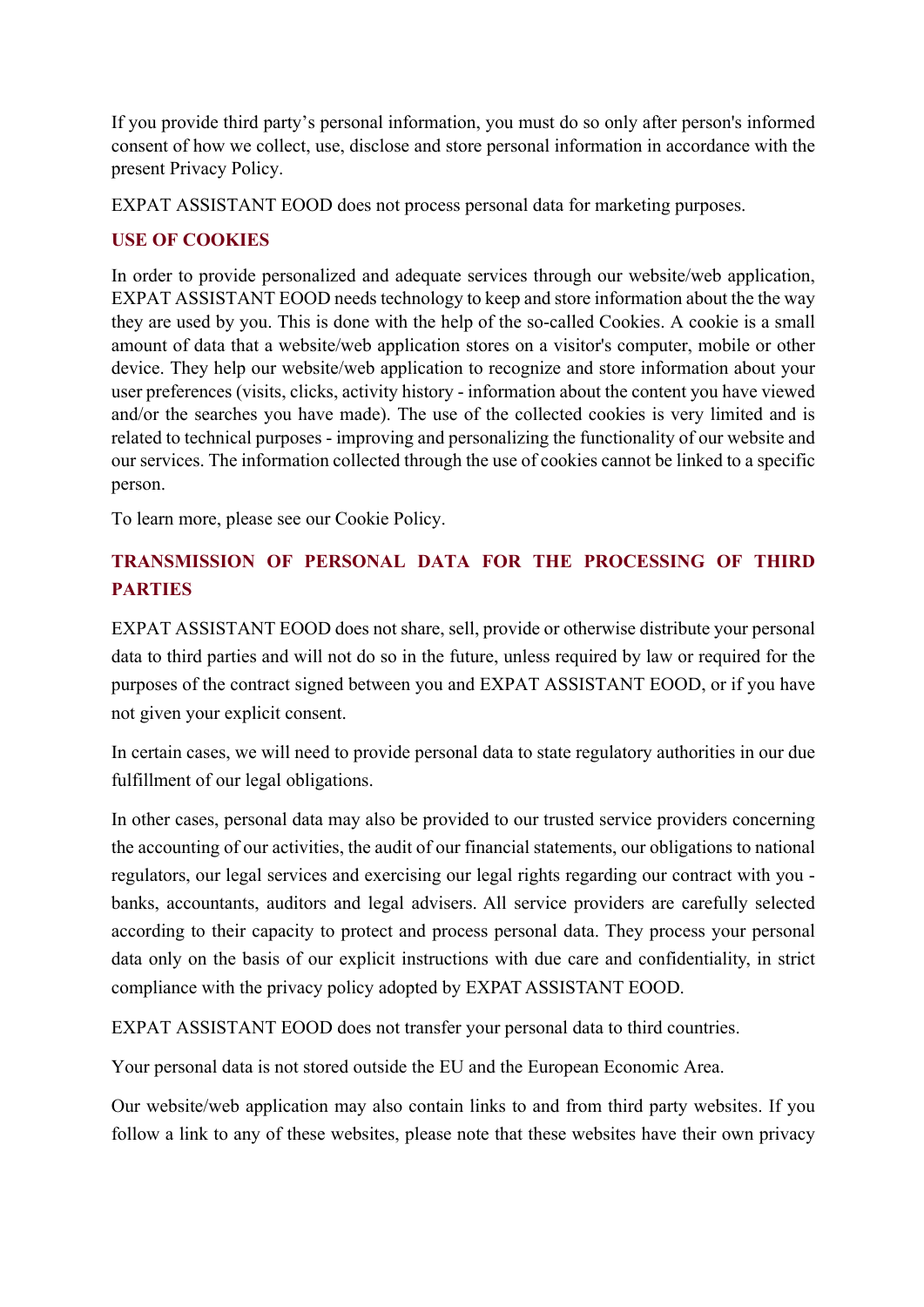policies and that we may not be kept responsible for these policies. Please read these policies before submitting information to these websites.

# **MEASURES TO PROVIDE PROTECTION OF PERSONAL DATA**

EXPAT ASSISTANT EOOD follows strict security procedures when storing your personal data, as well as protecting it from unauthorized access, accidental loss, destruction or damage. The security of your personal data is our priority that we do not compromise with.

EXPAT ASSISTANT EOOD applies organizational, physical, information technology and other necessary means to ensure the security and protection of personal data and monitoring of personal data processing. The data you provide to us online is protected by an encrypted connection using an SSL certificate. SSL is a standard method in the field of encrypting personal data so that it can be securely transferred over the Internet. Personal data is stored on the ............................... cloud where it is protected with all modern and appropriate standard hardware and software means of protection - firewalls, anti-virus software, data encryption, etc.

Some of the security measures taken by EXPAT ASSISTANT EOOD are:

- Requirements for collection, processing and storage of personal data are established in internal procedures the observance of which is constantly monitored;
- Any access of EXPAT ASSISTANT EOOD employees to personal data and permission for processing personal data in our database is limited and depends on their job obligations. All EXPAT ASSISTANT employees have obligation of confidentiality they have been introduced to.
- To ensure maximum security in collection, processing and storage of your personal data additional data protection mechanisms are used when needed or appropriate.

EXPAT ASSISTANT EOOD strives to constantly improve the security measures that we have implemented and apply in our business complying it with modern technologies.

# **PROTECTION OF PERSONAL INVIOLABILITY OF CHILDREN**

The protection of the personal inviolability of children is a priority and of primary importance for EXPAT ASSISTANT EOOD. Our website/web application is not intended for or intentionally targeted at children under the age of 16.

# **YOUR RIGHTS TO PROTECT YOUR PERSONAL DATA**

- To request information whether we store your personal data in case we have any what data is it, on what grounds and for what purpose we process and store it;
- To request access to your personal data (the so-called *data access request*). This allows you to receive a copy of your personal data owned by EXPAT ASSISTANT EOOD and check whether we process them in the manner prescribed by law;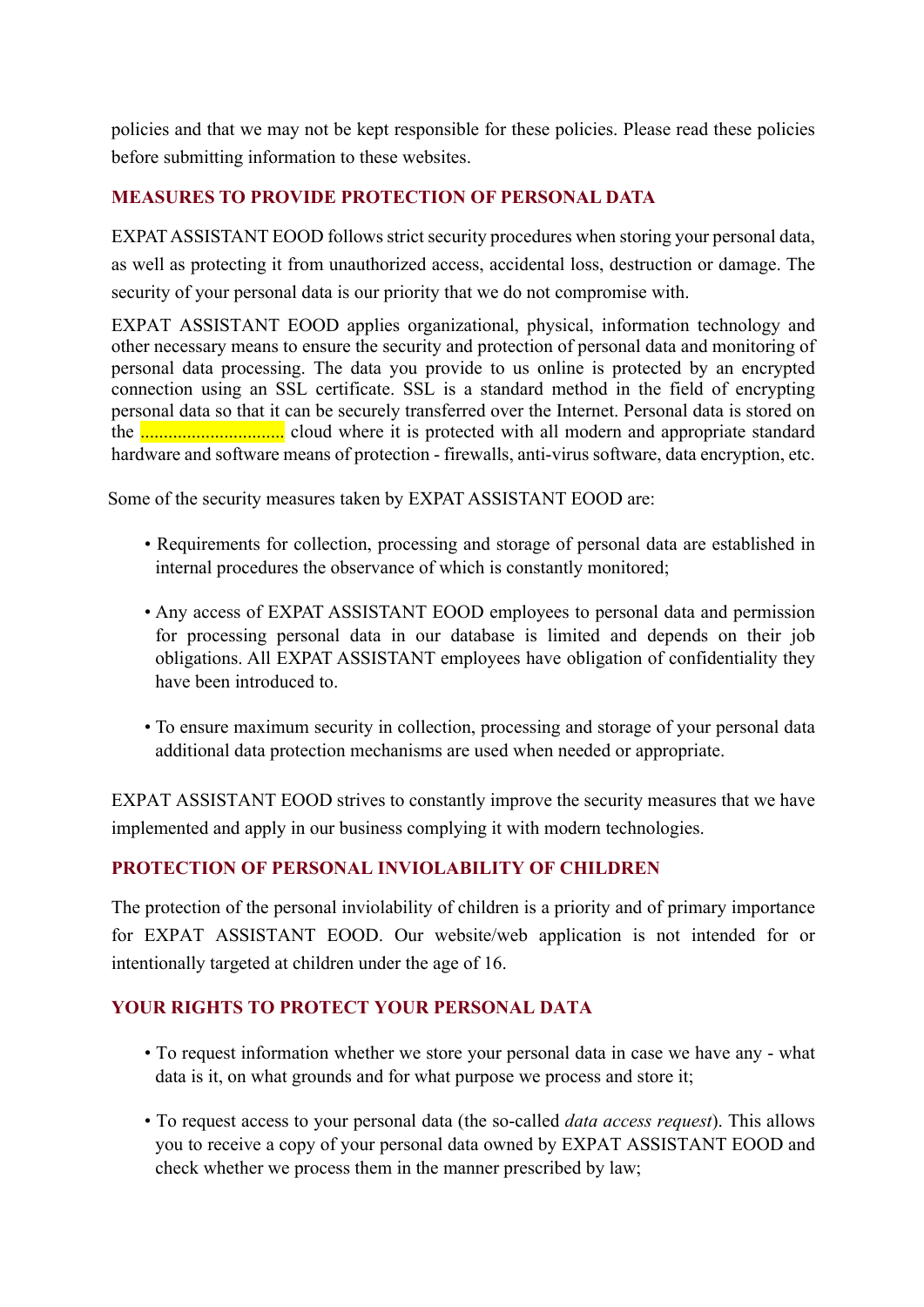- To request a correction of your personal data available to us. This allows you to correct any incomplete or inaccurate information we hold about you;
- To request the deletion of your personal data (the so-called *right to be forgotten*). This allows you to ask us to delete or remove without undue delay all or part of your personal data in case there is no reason to continue to process and store it. EXPAT ASSISTANT EOOD does not delete the data that it has a legal obligation to store, including its own protection issues concerning court claims against it or proof of its rights;
- To object to the processing of your personal data if we invoke a legitimate interest (or the interests of a third party) and something in your specific situation causes you to object to the processing for this reason. You also have the right to object if we process your personal data for direct marketing purposes;
- request the deletion or removal of your personal data if you have exercised your right to object to their processing in accordance with the previous point;
- To object automatic decision-making, if any, including profiling, i.e. not be subject to any automated decision-making through your personal data or profiling;
- To request a restriction on the processing of your personal data. This allows you to ask us to stop processing your personal data if, for example, you wish to establish its accuracy or the reason for its processing;
- To request transfer of your personal data in electronic and structured form to you or to third party (the so-called *right to data portability*). This allows you to take your data from us in a suitable electronic format and transfer it to third party in a suitable electronic format;
- To withdraw your consent. You may withdraw your consent to process all or part of your personal data, as well as for specific or all purposes of processing. If you have consented to the collection, processing and storage of your personal data for a specific purpose, you have the right to withdraw it at any time in respect of that particular type of processing. Upon being notified you are withdrawing your consent, we will stop processing your data for the purpose or purposes you originally agreed to, unless there is another reason to continue that processing;
- To be notified in the event of a breach of the security of your personal data which may put your rights and freedoms at risk. EXPAT ASSISTANT EOOD will inform you without undue delay and in an appropriate manner when such a violation is established, as well as about the measures that have been taken or are to be taken.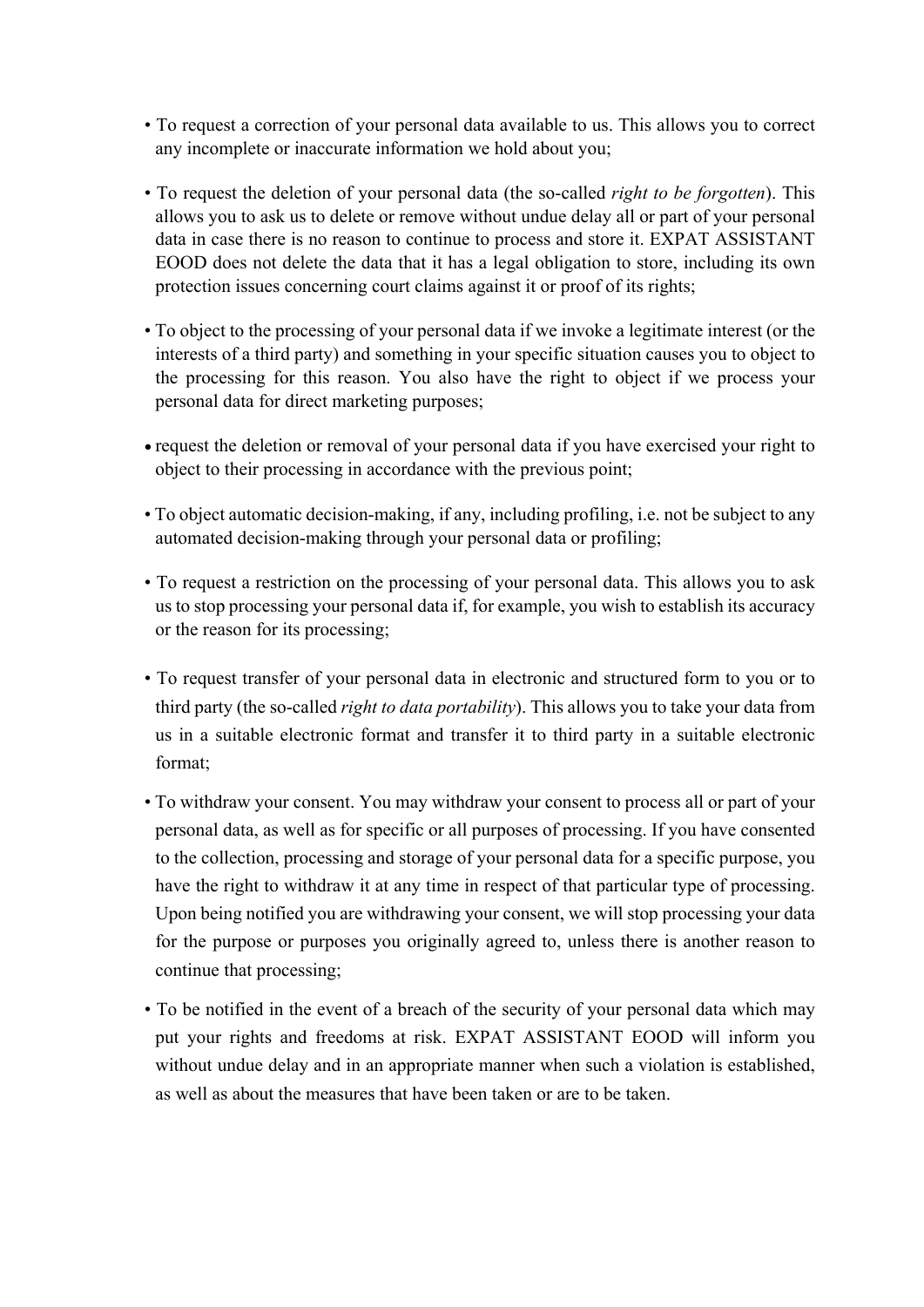За да упражните някое от изброените по-горе Ваши права, моля, изпратете искане или уведомление в свободен текст по пощата или на e-mail: **expatassistant.office@gmail.com**, или на адрес: гр. София, р-н Младост, ж.к. Младост - 2, бл. 239, вх. 7, ет. 1, ап. 2.

Имайте предвид, че е възможно да поискаме от Вас конкретна информация, която да ни помогне да потвърдим самоличността Ви и да уважим правото Ви за достъп до информация или някое от останалите Ви права. Целта на тази допълнителна мярка за сигурност е да гарантира, че Вашите лични данни няма да бъдат разкрити пред лица, които нямат право да ги получат.

Упражняването на посочените по-горе права не изисква заплащането на такса от Ваша страна. Възможно е обаче да начислим административна такса в разумен размер, ако Вашата заявка за достъп е очевидно необоснована или при повторяемост или прекомерност на исканията. При подобни обстоятелства е възможно също така да откажем да изпълним заявката.

To exercise any of your rights listed above, please send a request or notification in free text by mail or e-mail: expatassistant.office@gmail.com, or to the address: Sofia, Mladost district, zh.k. Mladost - 2, bl. 239, ent. 7, fl. 1, apt. 2.

Please note that we may ask you for specific information to help us verify your identity and respect your right of access to information or any of your other rights. The purpose of this additional security measure is to ensure that your personal data will not be disclosed to persons who are not entitled to receive it.

The exercise of the above rights does not require the payment of a fee on your part. However, we may charge a reasonable administrative fee if your request for access is clearly unfounded or if the requests are repeated or excessive. In such circumstances, we may also refuse to comply with the request.

EXPAT ASSISTANT EOOD has a data protection officer who observes the adherence of the rules described in this Privacy Policy, in the internal Rules for personal data protection and in the normative acts applicable to the protection of personal data. If you have any questions concerning these rules or the way EXPAT ASSISTANT EOOD processes your personal data, you may contact that person at the following e-mail: **expatassistant.office@gmail.com**.

If you believe that your privacy rights have been violated, you have the right to file a complaint to the Data Protection Commission. Its address and other contact details were already listed above in this Policy.

# **CHANGES TO THE RULES DESCRIBED IN THE PRIVACY POLICY**

At its discretion, EXPAT ASSISTANT EOOD may change and amplify the current Privacy Policy at any time in compliance with the requirements of current legislation in the field of